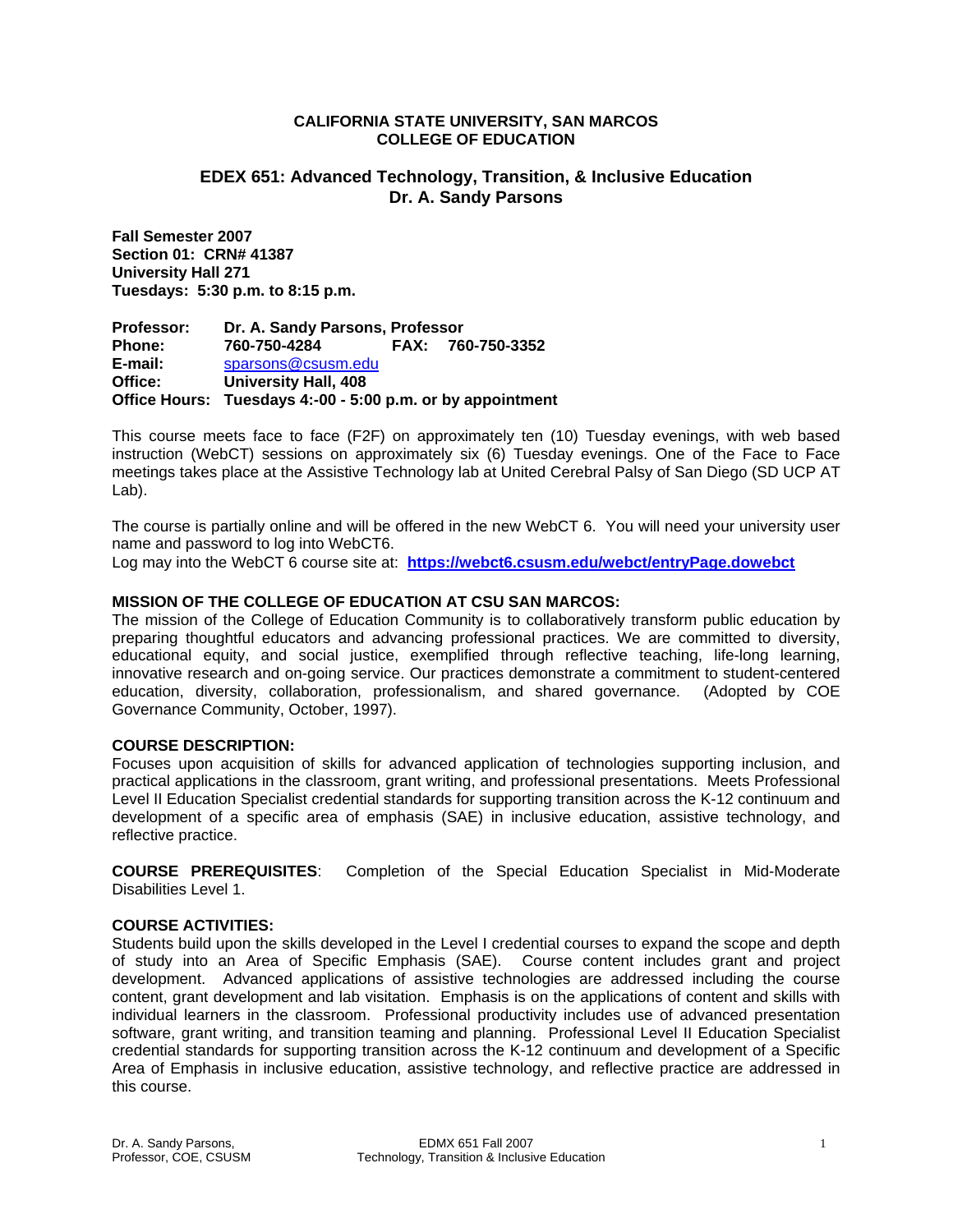# **REQUIRED TEXT AND MATERIALS:**

**Text:** 

#### **Required:**

Pierangelo, R., & Giuliani, G. A. (2004**).** *Transition services in special education: A practical approach.*  Pearson: Allyn Bacon**.** New York, NY. ISBN # 0-205-34569-7

## **Bound Reader: (Note: the bound reader may not be ready until the second week of class, I will send a course mail to let you know when it is available.)**

Parsons, S. Bound Reader for EDEX 651 (2006-07). This will be available at **CopyServe**. (760) 599- 9923, 754 South Rancho Santa Fe Blvd in the Citibank shopping center on the corner of Rancho Santa Fe and San Marcos Blvd. Easy entry is from San Marcos Blvd. just west of Rancho Santa Fe Rd.; turn right into the first driveway off San Marcos Blvd. just after Citibank, and make an immediate left. The Copy Serve store faces San Marcos Blvd.

#### **Recommended:**

American Psychological Association. (2001*). Publication manual of the American psychological association, fifth edition.* American Psychological Association, Washington, CD.

**University print card**. You will be required to submit hard print copies of lab assignments printed in the lab. You may purchase this card in the Kellogg Library on the  $2^{nd}$  floor (street level) near the Student Technology Help Desk (call 760-750-6505 for hours of operation). You may add money to the card on the 4th floor of University Hall, but you must have a card first in order to do this. **Having a print card is a requirement!**

**USB drive** for bringing documents into class for power point presentation and document sharing. **Please note that the lab in UH 271 does NOT have 3.5" or zip drives.**

## **AUTHORIZATION TO TEACH ENGLISH LEARNERS**

This credential program has been specifically designed to prepare teachers for the diversity of languages often encountered in California public school classrooms. The authorization to teach English learners is met through the infusion of content and experiences within the credential program, as well as additional coursework. Students successfully completing this program receive a credential with authorization to teach English learners.

(Approved by CCTC in SB 2042 Program Standards, August 02)

## **COLLEGE OF EDUCATION ATTENDANCE POLICY**

Due to the dynamic and interactive nature of courses in the College of Education, all students are expected to attend all classes and participate actively. At a minimum, students must attend more than 80% of class time, or s/he may not receive a passing grade for the course at the discretion of the instructor. Individual instructors may adopt more stringent attendance requirements. Should the student have extenuating circumstances, s/he should contact the instructor as soon as possible. *(Adopted by the COE Governance Community, December, 1997).* Those students coming to class late or returning from break late are penalized participation points.

## **STUDENTS WITH DISABILITIES REQUIRING REASONABLE ACCOMMODATIONS**

Students must be approved for services by providing appropriate and recent documentation to the Office of Disable Student Services (DSS). This office is located in Craven Hall 5205, and can be contacted by phone at (760) 750-4905, or TTY (760) 750-4909. Students authorized by DSS to receive reasonable accommodations should meet with their instructor during office hours or, in order to ensure confidentiality, in a more private setting.

## **ALL UNIVERSITY WRITING REQUIREMENT**

Every course at the university must have a writing requirement of at least 2500 words. The writing in this course is met via the Specific Area of Emphasis paper, the grant project, and the WebCT discussion board work.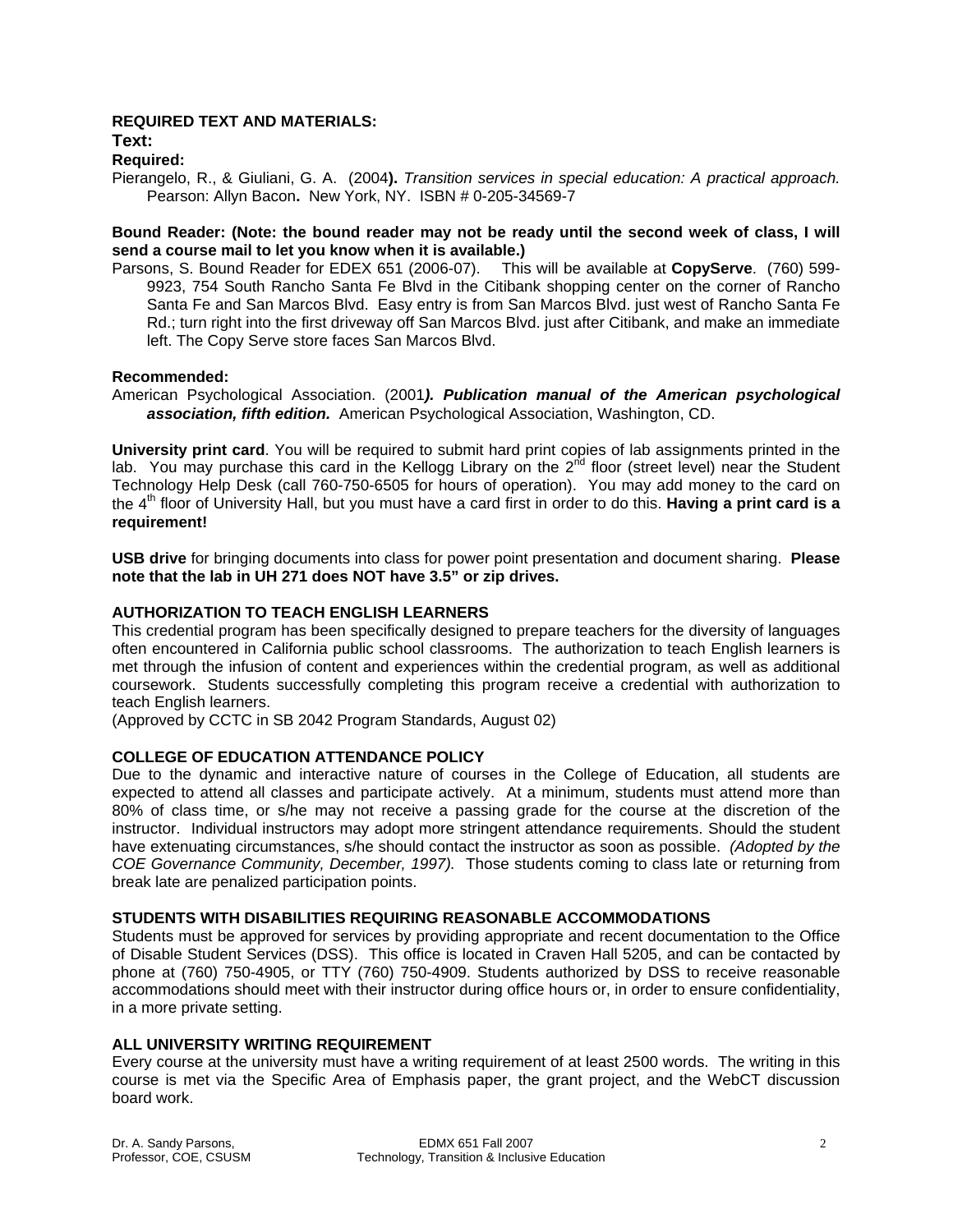# **TEACHER PERFORMANCE EXPECTATION (TPE) COMPETENCIES**

The course objectives, assignments, and assessments have been aligned with the (California Commission on Teacher Credentialing (CCTC) standards for the Special Education, Specialist Level II Credential. This course is designed to help teachers seeking a California teaching credential to develop the skills, knowledge, and attitudes necessary to assist schools and district in implementing effective programs for all students. The successful candidate will be able to merge theory and practice in order to realize a comprehensive and extensive educational program for all students. You will be required to formally address several CCTC standards for the Special Education, Specialist Level II Credential in this course: (these will be handed out in class).

## **CCTC LEVEL II STANDARDS:**

The table below indicates the CCTC Level II standards and levels of competence addressed by EDEX 651 and the level (i.e., knowledge, application) at which each standard is demonstrated.

## **Table of CTC Level II Standards and Levels of Competence**

| M/M/S | M/M/S | M/M/S | M/M | M/M | M/S | M/S |
|-------|-------|-------|-----|-----|-----|-----|
| 15    | 16    | 17    | 18  | 20  | 18  | 19  |
| K/A   | K/A   | K/A   | K/A | K/A | K/A | K/A |

**Key to Table**: (number indicates CCTC standard addressed)

| M/M/S<br>M/M<br>M/S<br>K<br>A | = Common Mild/ Moderate and Moderate/Severe Education Specialist Competency<br>= Mild/Moderate Education Specialist Competency<br>= Moderate/Severe Education Specialist Competency<br>= Competence at knowledge level<br>= Competence at application level                                                                                                           |
|-------------------------------|-----------------------------------------------------------------------------------------------------------------------------------------------------------------------------------------------------------------------------------------------------------------------------------------------------------------------------------------------------------------------|
| <b>15 M/M/S</b>               | <b>Current and Emerging Research and Practices</b><br>Interpret, apply, and disseminate current and emerging research, theories,<br>legislation, policies and practices.<br>Research the current professional literature in an area of specific emphasis.                                                                                                             |
| 16 M/M/S                      | <b>Transition and Transition Planning:</b><br>Collaboration with personnel from other educational and community agencies,<br>Successful planning for transition to vocational experiences,<br>Procurement of technologies to ease transition process, and grant writing,<br>Legislation supporting barrier free access through technologies.                          |
| <b>17 M/M/S</b>               | <b>Development of Specific Area of Emphasis (SAE):</b><br>Opportunities to build upon foundations of Level I Education Specialist work,<br>Expanding scope and depth of study in specific content areas,<br>Develop expertise in performing specialized functions<br>(e.g. Technology, Transition, and Inclusive Education).                                          |
| 18 M/M                        | <b>Assessment of Students</b><br>Assessment of verbal and non-verbal communicative competence for planning<br>Augmentative and Alternative Communication (AAC)<br><b>Technology Assessments and Planning</b>                                                                                                                                                          |
| 20 M/M                        | <b>Collaboration and Consultation</b><br>Develop skills in communication, collaboration and consultation for serving<br>in coordination function throughout the education placements of students.<br>Interdisciplinary teaming for planning transition across K-12 Curriculum.<br>Team writing of grant proposals for acquisition of funds in assistive technologies. |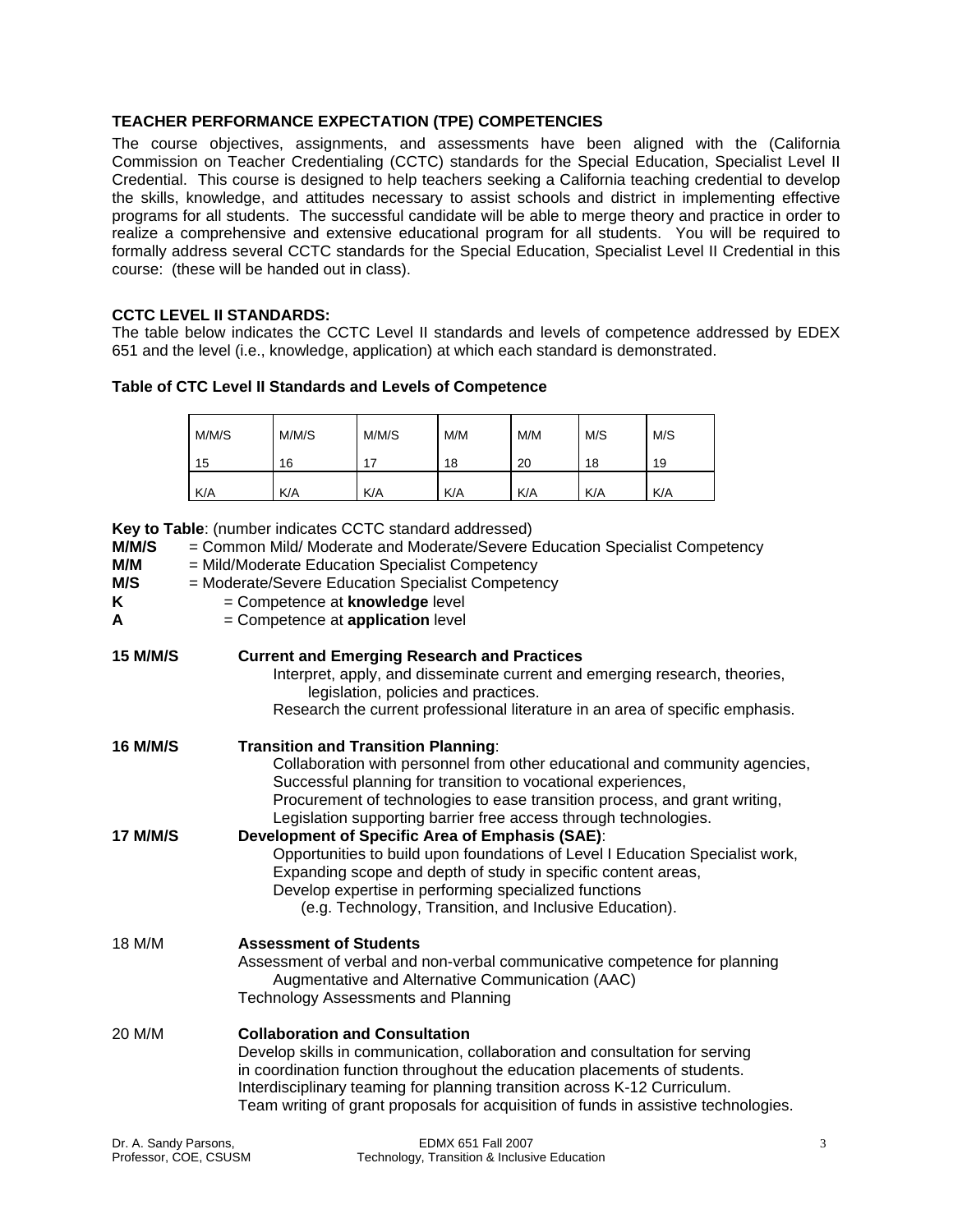| 18 M/S        | <b>Advanced Communication Skills:</b><br>Demonstrates effective communication skills for networking and collaborating.<br>Team building and facilitation for transition,<br>Team building and planning for infusion of technologies for curriculum support,<br>Development of professional presentations.<br>Development of grant proposals.                                    |
|---------------|---------------------------------------------------------------------------------------------------------------------------------------------------------------------------------------------------------------------------------------------------------------------------------------------------------------------------------------------------------------------------------|
| <b>19 M/S</b> | Leadership and Management Skills:<br>Demonstrates ability to work effectively within integrated service delivery models,<br>Participates in school restructuring and reform efforts to impact systems change.<br>Involvement in site-based decisions, restructuring and reform efforts.<br>Including students with mild/moderate/severe disabilities through use of technology. |

## **Task Stream Requirement:**

CCTC Standards for the Special Education Specialist Credential

The course objectives, assignments, and assessments have been aligned with the CCTC (California Commission on Teacher Credentialing) standards for the Level II Special Education Specialist Credential. This course is designed to help teachers seeking a California teaching credential to develop the skills, knowledge, and attitudes necessary to assist schools and district in implementing effective programs for all students. The successful candidate will be able to merge theory and practice in order to realize a comprehensive and extensive educational program for all students. You will be required to formally address the CCTC Standards for the Level II Mild/Moderate/Severe Special Education Specialist Credential listed in the Table below. You will be required to post artifacts and a reflection to address each required standard. Please see the table below for the artifacts to be posted to each standard. The format for the Reflective Essay, required for addressing each standard, appears on the last page of this syllabus. **You must complete all TaskStream postings in order to be cleared for your credential.**

| <b>CCTC Level II Standard</b>                                       | <b>Related Artifact to be Attached in Task Stream</b>                         |  |  |
|---------------------------------------------------------------------|-------------------------------------------------------------------------------|--|--|
| Standard 15 M/M/S<br><b>Current and Emerging Research Practices</b> | Specific Area of Emphasis Paper (SAE)                                         |  |  |
| Standard 16 M/M/S<br><b>Transition and Transition Planning</b>      | Reading Activities (Select one)<br>Posted Discussion Board Work on Transition |  |  |
| Standard 17 M/M/S<br>Development of Specific Area of Emphasis       | Specific Area of Emphasis Paper (SAE)                                         |  |  |
| Standard 19 M/S<br>Leadership and management Skills                 | Tech Grant Proposal Narrative                                                 |  |  |

# **EDEX 651: Advanced Technology, Transition, & Inclusive Education**

**NOTE:** All Task Stream postings must be completed in order to be cleared for the Level II Credential.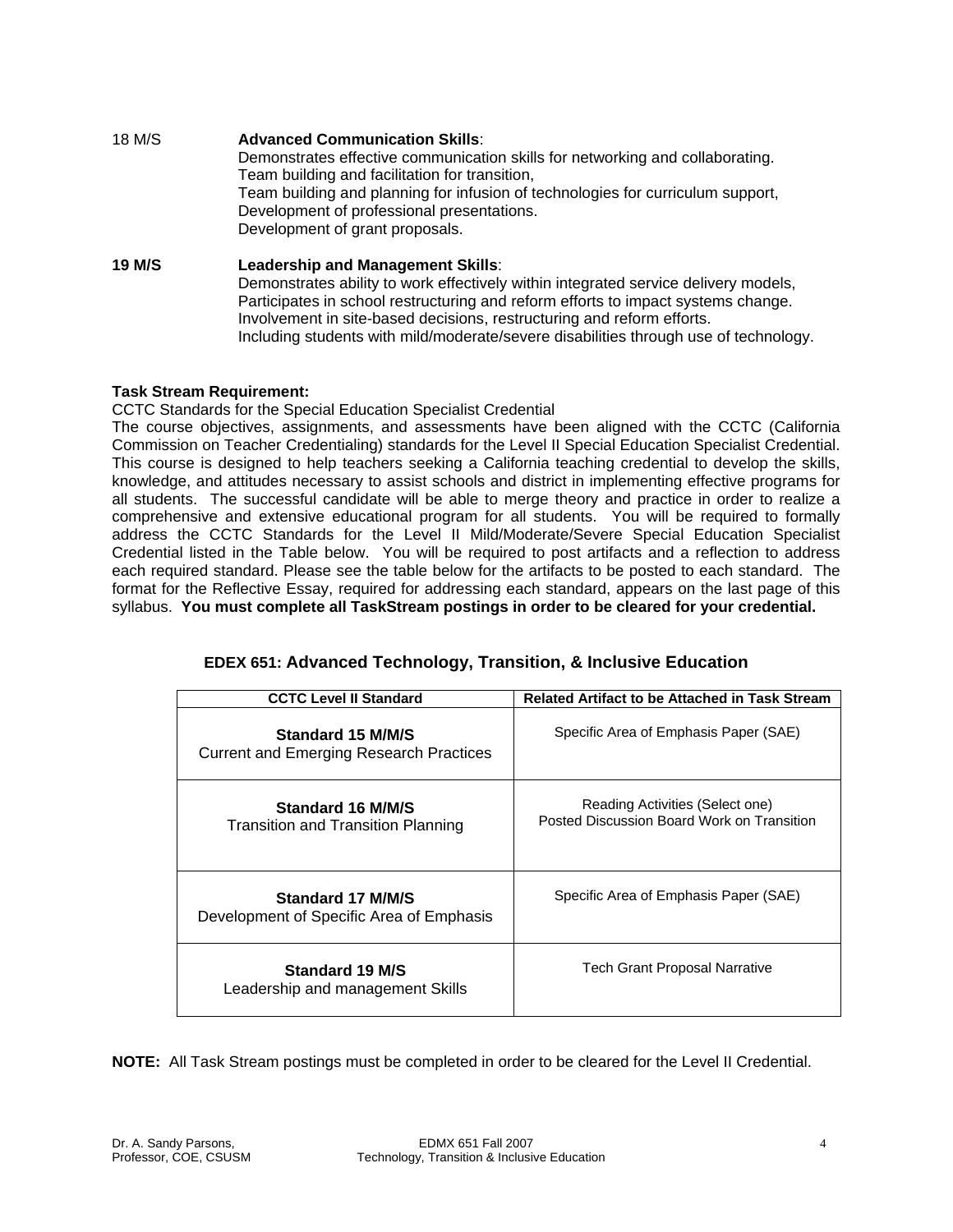# **COURSE OBJECTIVES:**

Students will:

- 1. demonstrate knowledge on current laws, policies, regulations, and funding sources for including technologies,
- 2. develop skills in the design of grant proposals including response to RFPs (Request for Proposal), basic planning, budgeting, writing grant proposals, and managing implementation of projects,
- 3 develop skills and practice in developing professional presentations using advanced software applications,
- 4. acquire a knowledge base and skills in facilitating transition across the K-12 continuum (preschool to elementary, elementary to middle school, middle to high school, high school) and also to postschool work, educational, and community experiences,
- 5 acquire knowledge and skills in the use of advanced technologies (hardware and software) with learners with diverse learning styles,
- 6. demonstrate knowledge of the application of augmentative and alternative communication (AAC) systems including nonsymbolic modes of communication (gestures, vocalizations, and eye gaze, body language and sign-symbol systems),
- 7. presentation of grants, projects, and research to classmates in professional format,
- 8. engage in problem solving and futures planning of including individuals with special learning needs and supported included instruction through the use of technologies.

## **PROFESSIONAL AND ADMINISTRATIVE REQUIREMENTS**

1. Attend all class sessions. Please call the instructor when you are unable to attend class or if you must be late. The CSUSM College of Education, which has an attendance policy that mandates a minimum attendance of 80% of face-to-face class sessions, requires these guidelines. Please inform your instructors in advance of any extenuating attendance circumstances.

2. Use "Person-first" language (e.g., "Student with Down Syndrome" rather than "Down Syndrome student;" must be used throughout all written and oral assignments and discussions.

3. Word-process all written documents. **Keep a copy of all of your work**. Proof of completion of all assignments is the responsibility of the student. Keep these records until you have received your grade. Also, you will want these copies for your records and for potential future use as professional portfolio entries. Keep a text document of all WebCT postings for your own records and for proof of completion.

4. Complete and hand in all assignments on the due dates for full credit.

5. Participate in class discussions and group activities and demonstrate positive interpersonal skills with classmates and guests. Participation points are assigned on the basis of participation, collegiality, collaborative effort, and professionalism in interactions with fellow students and the instructors and guest lecturers.

6. **Responsibility for obtaining handouts is that of the student**. If you are to miss class, be sure to select a class "buddy" to ensure that you receive handouts and information when you must miss class. You may wish to have the following information for your Buddy: Telephone, e-mail address, Fax number. Obtaining missed handouts is the responsibility of the student, get a buddy!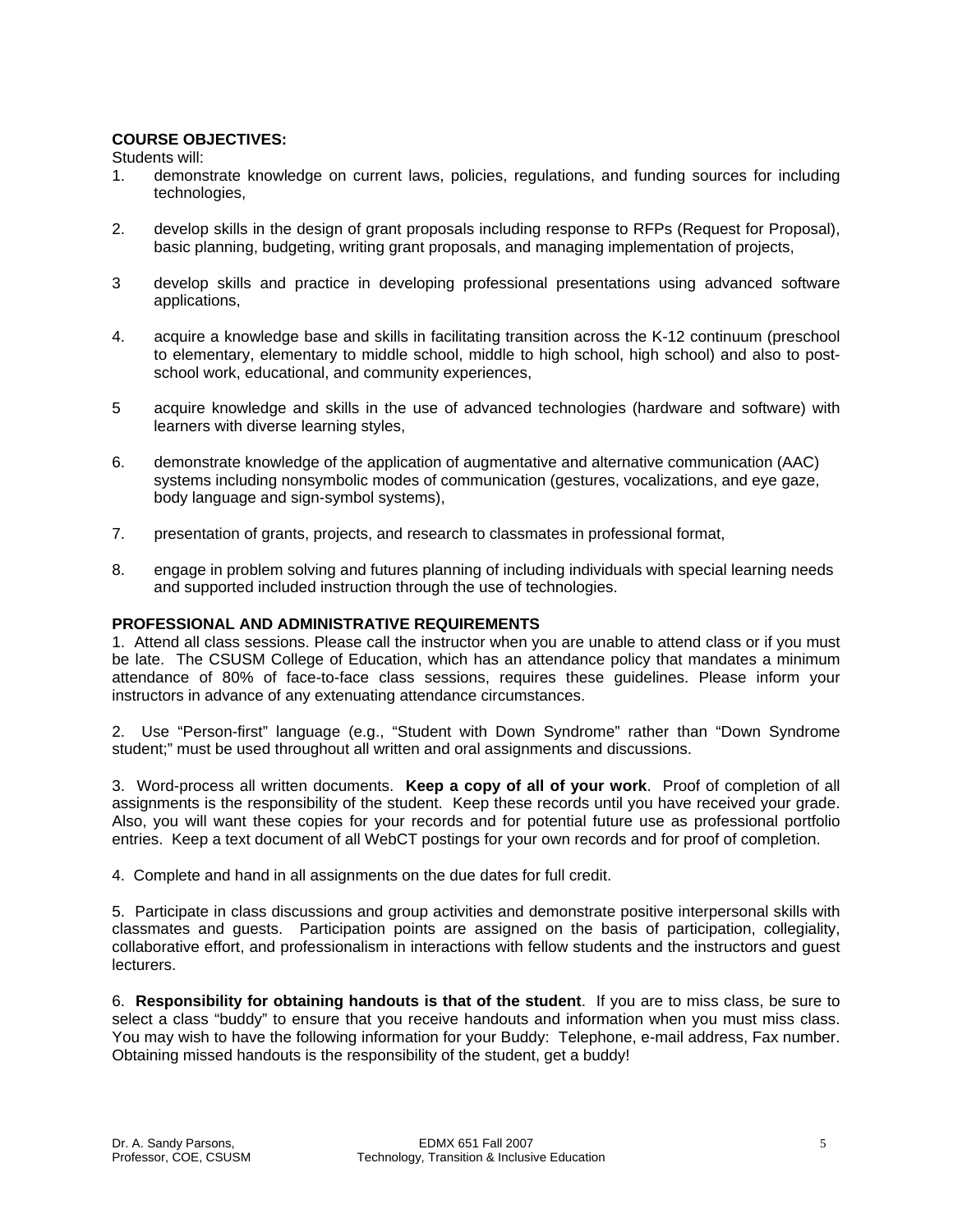7. **No Late Work is Accepted:** I do not accept late work. This includes assignments required in hard copy, as well as those to be posted to the discussion board in WebCT, or submitted online in WebCT using the assignments tool.

8. **I typically do not accept assignments sent my e-mail attachment.** Due to the large number of students in our classes I will not accept e-mail attachments of work that is due in hard copy in class. **\*NOTE:** If you have extenuating circumstances in your life, contact the instructor about missed classes or late work due to extreme circumstances.

9. **If you have extraordinary circumstances in your life which impact upon your attendance or assignments, please let us know. If you have any questions or concerns, please contact the instructor.** 

10. The UH 271 lab has been newly refreshed with Macintosh computers. **THERE MUST BE ABSOLUTELY NO FOOD OR DRINK (other than water in bottles) BROUGHT INTO THIS LAB!!!** You may have water bottles at the tables, but not near the computers. There will be participation point deductions for each breach of this policy.

# **ASSIGNMENT POLICY:**

Each assignment is due on the date indicated on the syllabus/course schedule. Keep a hard copy of each assignment turned in. Burden of proof of assignment completion is upon the student.

- I do typically not accept assignments as e-mail/course mail attachments or embedded within email/course mails. Seek prior permission in extenuating circumstances.
- I do not accept late work or late WebCT postings.
- Work submitted for credit in other courses (including masters thesis work) either at CSUSM or other institutions may not be submitted to meet EDEX 651 course requirements.
- Students are required to keep a copy of all work in case any work becomes lost. All proof of work accomplished is the responsibility of the student, including Discussion Board Postings within WebCT6. It is recommended that you compose in Word, and keep a running document of your work. You can copy and paste from Word into WebCT6.
- It is strongly advised that students keep up with the assignments from session to session as late work is not accepted.
- **Note**: Typically, no late work will be accepted, but if accepted due to extenuating circumstance, and at the instructor's discretion, point deductions will be applied.

 **If you have extraordinary circumstances in your life which will impact upon your attendance or assignments, please let us know. If you have any questions or concerns, please contact the instructor.**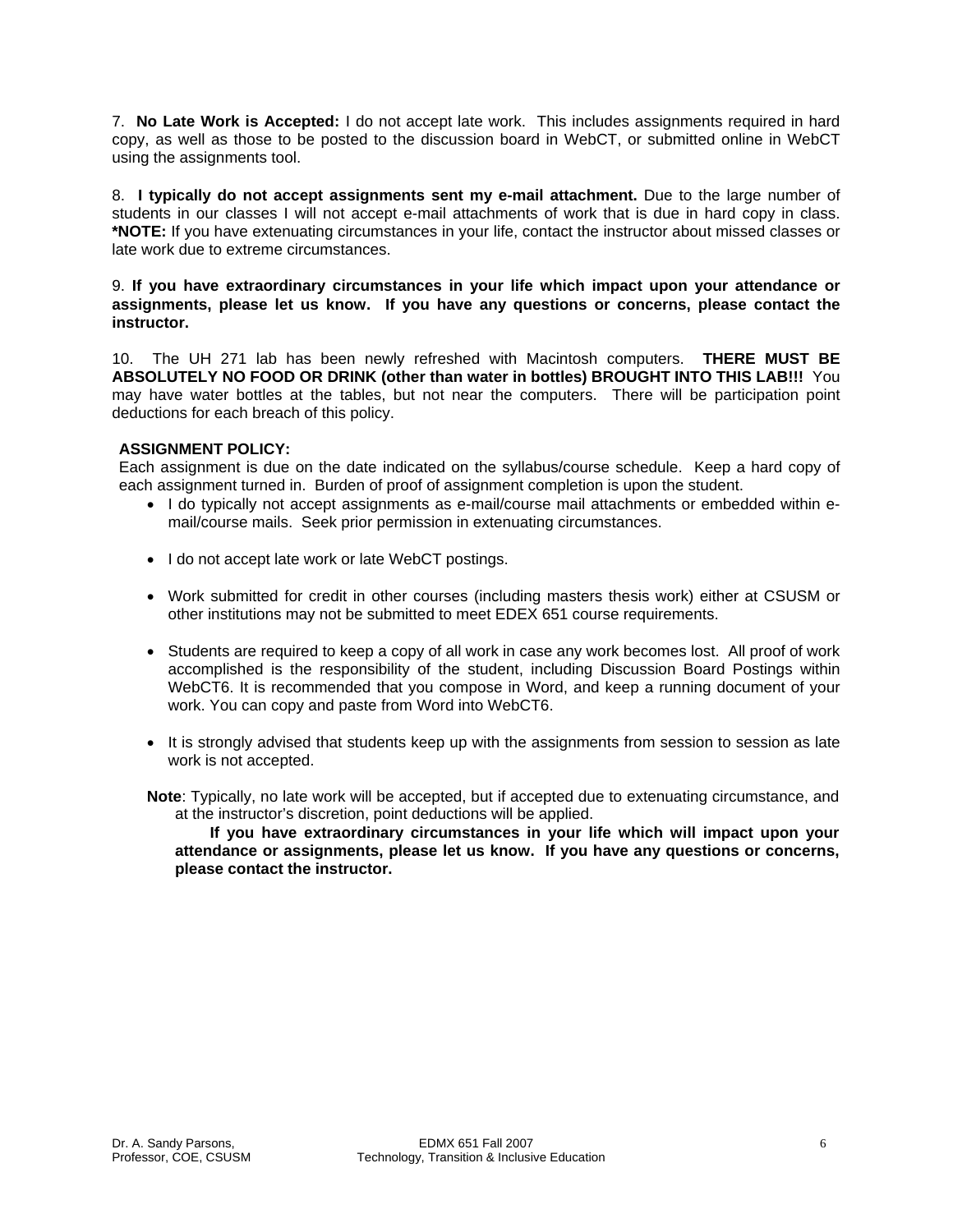# **ACADEMIC HONESTY POLICY: (be sure to read the CSUSM Academic Honesty Policy below)**

- Plagiarism of any type will result in a failing grade. All work in this course must be the original work of the individual credential candidate.
- Scanning of student work via Turnitin™ software may be used to verify student authorship and accurate citation of copyrighted materials or thoughts, ideas, and/or work of others.
- Assignments will be checked via Turnitin™ software for accuracy of citation and originality of work.
- The instructor may require that some assignments in the course be submitted via WebCT 6 using the built in Turitin™ software feature.
- Students making unauthorized copies of copyrighted materials or microcomputer software will receive a failing grade.

# **CSUSM ACADEMIC HONESTY POLICY**

"Students will be expected to adhere to standards of academic honesty and integrity, as outlined in the Student Academic Honesty Policy. All written work and oral assignments must be original work. All ideas/materials that are borrowed from other sources must have appropriate references to the original sources. Any quoted material should give credit to the source and be punctuated with quotation marks.

Students are responsible for honest completion of their work including examinations. There will be no tolerance for infractions. If you believe there has been an infraction by someone in the class, please bring it to the instructor's attention. The instructor reserves the right to discipline any student for academic dishonesty in accordance with the general rules and regulations of the university. Disciplinary action may include the lowering of grades and/or the assignment of a failing grade for an exam, assignment, or the class as a whole."

# **Plagiarism:**

As an educator, it is expected that each student will do his/her own work, and contribute equally to group projects and processes. Plagiarism or cheating is unacceptable under any circumstances. If you are in doubt about whether your work is paraphrased or plagiarized see the Plagiarism Prevention for Students website http://library.csusm.edu/plagiarism/index.html. If there are questions about academic honesty, please consult the University catalog.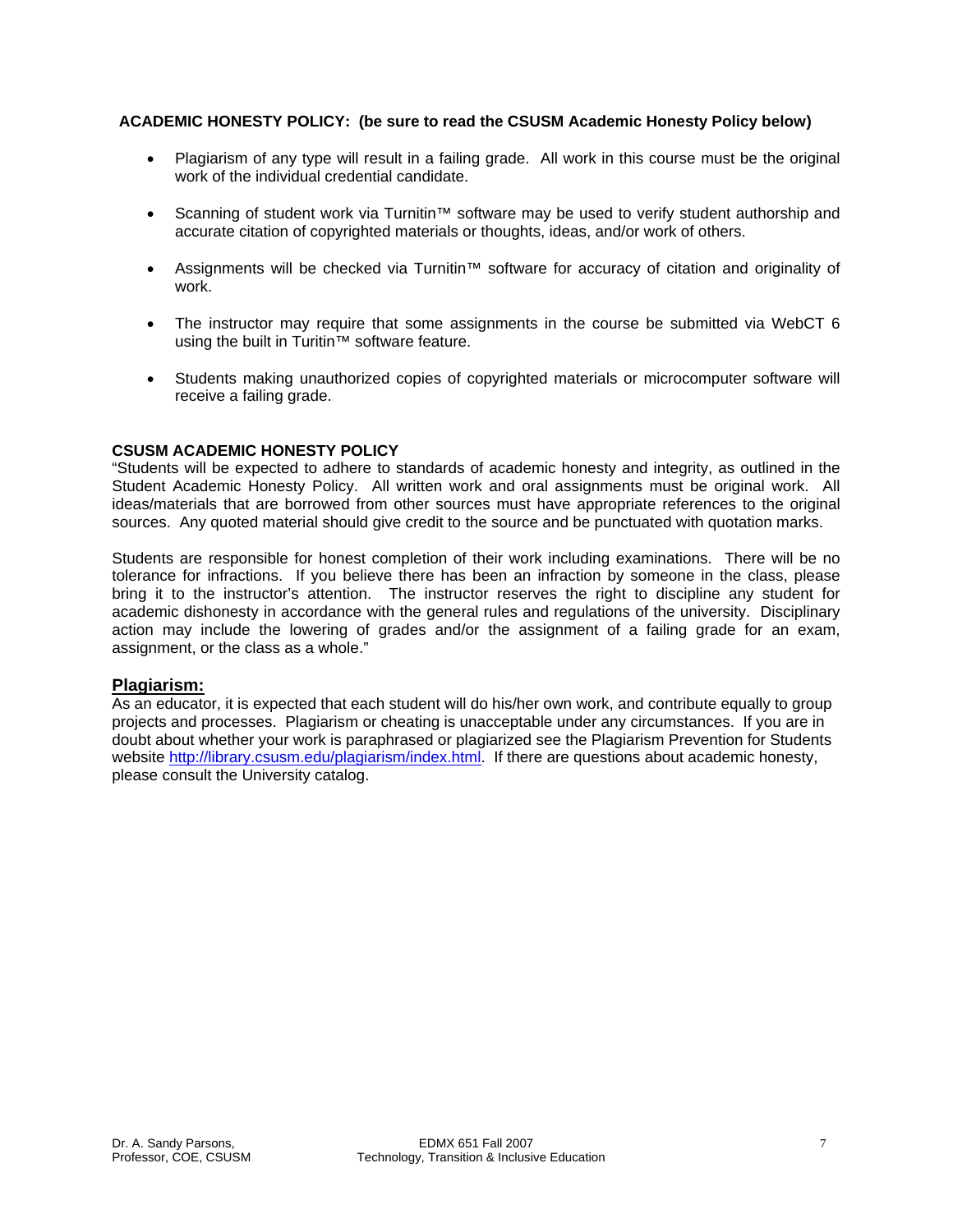**GRADING STANDARDS: (see also descriptors after each assignment listed above in the course requirements)** 

| A  | $93-100\%$ | А- | 90-92% |
|----|------------|----|--------|
| B+ | 87-89%     | в  | 83-86% |
| B- | $80 - 82%$ | C+ | 77-79% |

## **GRADING RUBRICS:**

#### **Criteria for Grading Student Performance in this Course:**

- A (Excellent): Performance at the highest level, showing sustained excellence in meeting all course objectives and requirements and exhibiting an unusual degree of intellectual initiative.
- B (Good): Performance at a high level, showing consistent and effective achievement in meeting course objectives and requirements.
- C (Satisfactory): Performance at an adequate level, meeting the basic objectives and requirements of the course.

**NOTE:** The minimum acceptable grade for a course in the sequence of professional education courses are C+ and a B average must be maintained.

#### **Criteria for Grading Student Performance on the assignments:**

- A (93%) Outstanding work on assignment, excellent syntheses of information and experiences, great insight and application, and excellent writing,
- B+ (83%) Completion of assignment in good form with good syntheses and application of information and experiences, writing is good,
- C+ (73%) Completion of assignment, adequate effort, and adequate synthesis of information and application of information and experiences, writing is adequate.

## **ACADEMIC REQUIREMENTS:**

## **Participation:**

**Please note the College of Education Attendance policy stated on page two of this syllabus.** 

## **Participation (10 points maximum/class X 16 sessions = 160 points maximum).**

Points are awarded for both on campus and the asynchronous online WebCT6 sessions. Regular, punctual attendance it is critical and expected in the teaching profession. Because this class is participatory in nature, the experiences and discussions are difficult to recreate. To reinforce our commitment to developing interpersonal skills, students are expected to arrive on time; return from break on time; stay for all of the class; and fully participate and cooperate with classmates, instructors, and guests. A class participant who arrives late, departs early, or engages a "non-collaborative" behavior will receive less than the maximum points for that given class session.

All WebCT postings are due by the date/time listed on the course schedule. Late postings will not be accepted and will also incur a 10 point deduction for lost participation on the discussion board.

**NOTE:** be sure to check your course mail and the WebCT6 homepage of the course prior to coming to class. If class is canceled for any reason, notice will be posted via WebCT6.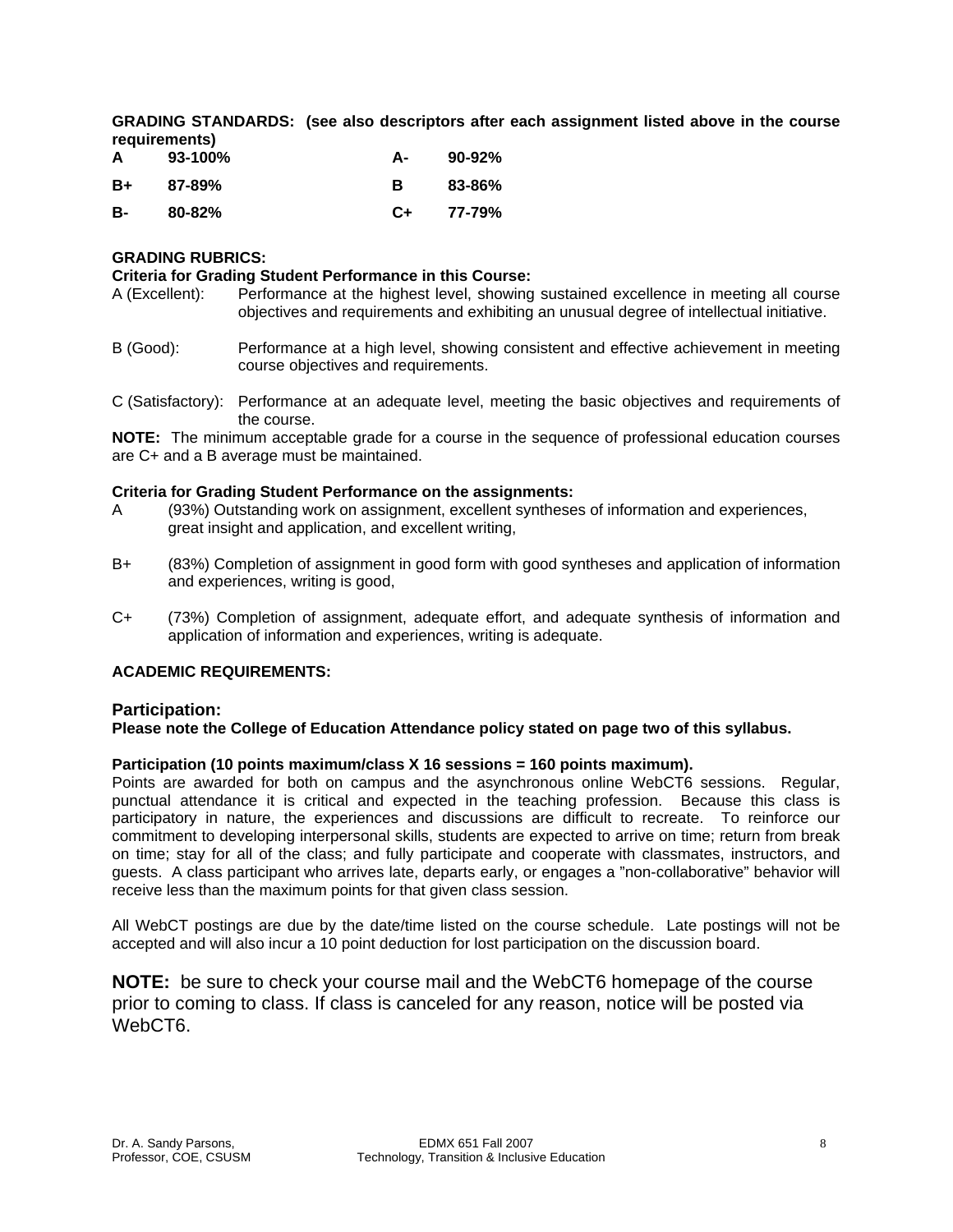## **Criteria for Grading Participation**:

Participation points will be assigned on the following criteria:

- collaborative cooperation in all labs, classes, and group assignments;
- enthusiasm for the content and activities;
- respect for the professor, classmates, and guest speakers at all times;
- patience and flexibility with the technology;
- appropriate use of the lab, hardware and software;
- respect for the lab environment and equipment;
- **absolutely no food or drink (other than bottled water at the tables) in the lab**.

#### **Technology Grant Project: (100 points, group work)**

#### **Specific Area of Emphasis (SAE) (100 points, individual work)**

#### **Reading Activities: (4 @ 30 points each = 120 points)**

 There are four Reading Activities (RAs) which address the reading in the Transition text. These activities are included in the Bound Reader for this course.<br>The RAs will be submitted via the Assignments Tool in WebCT 6. Be sure to use Word.

## **Web Based Components of Course: (210 points)**

## **WBI discussion board prompts (6 weeks X 30 = 180)**

 There will be a series of Discussion Board (DB) prompts for your reflection and response. This includes points for responses to the postings of colleagues when required.

 **Course Reflection: (30)** to be posted to WebCT

#### **Technology Labs: (60 points)**

 Three labs @ 20 points each for 60 points. This includes a field visit to the San Diego United Cerebral Palsy (UCP) Assistive Technology Lab.

#### **Task Stream Postings: (50 points)**

Each student must post a reflection (the format appears on page 14 of the syllabus) and at least one artifact for each CCTC Special Education Specialist Credential standard to be addressed in EDEX 651. The specific standards to be addressed in EDEX 651 and the related artifacts are listed in the Table on page 4 of this syllabus. Each student must have a Task Stream account. **All postings must be completed in order to be cleared for the Level II Credential.**

## **Criteria for Grading and Professional Expectations for WebCT work including Discussion Board (DB) Postings:**

- **Never give your password to anyone else or allow anyone else to access this course using your password**.
- Post your response to the Discussion Board (DB) Prompts at the beginning of the week in which they are required. You may not post these as attachments.
- All postings must be written in professional and respectful language.
- Use person first language.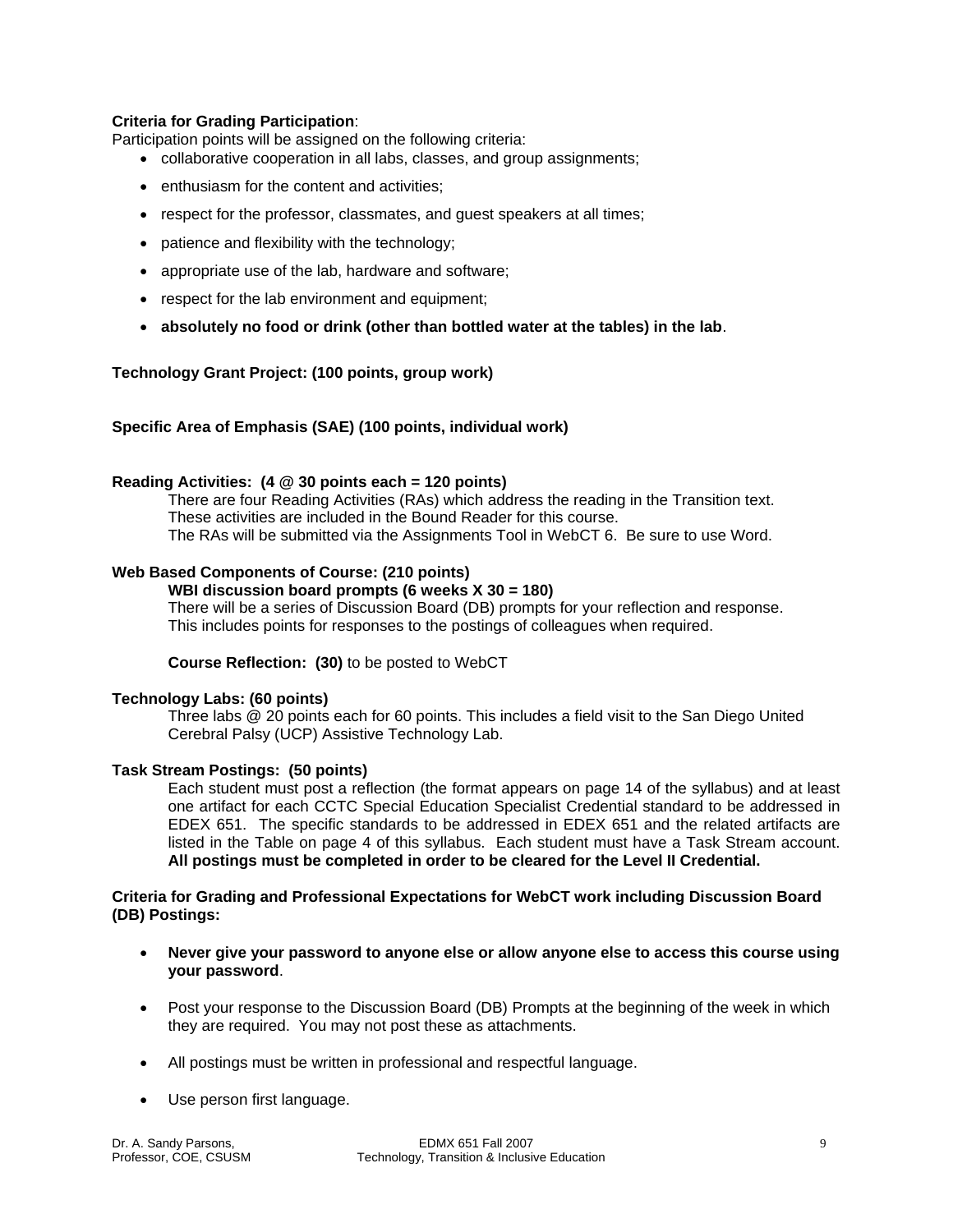- We recommend that you compose off-line before posting and then paste your responses into the discussion board. **Keep a copy of your original work in Word®, so that if postings become lost you have proof of your work**. **Please note that all campus lab PCs now have Office 2007.**
- Read the postings of your colleagues (towards the middle of that week) and post required responses to the posting of others as indicated in the Professor's prompts.
- Be sure your responses are well thought out prior to posting your responses.
- Be sure to post your all responses by the due date on the course schedule.
- Respect the opinions of others, and respond collegially.
- Check the Announcement block in the course Home Page each week for directions and announcements. If class is to be canceled a message will be posted on the Home Page or sent via WebCT6 course mail.
- All communications by E-mail will be via the Course Mail tool in WebCT6.
- I typically do not respond to course mail on the weekends.
- Check your Course Mail at least once per week, and **always before coming to class**.
- All work in WebCT postings must be the original work of the student. Do not post large blocks of quoted text from websites, re-phrase the essential information in your own words.
- All quoted text/information from printed or web-based information must be enclosed in quotation marks and the source must be identified to indicate it is the work of another.
- Turnitin.com may be used to check the authorship of the postings in WebCT. Be sure to reference all of your work when quoting writing/text that is not your own.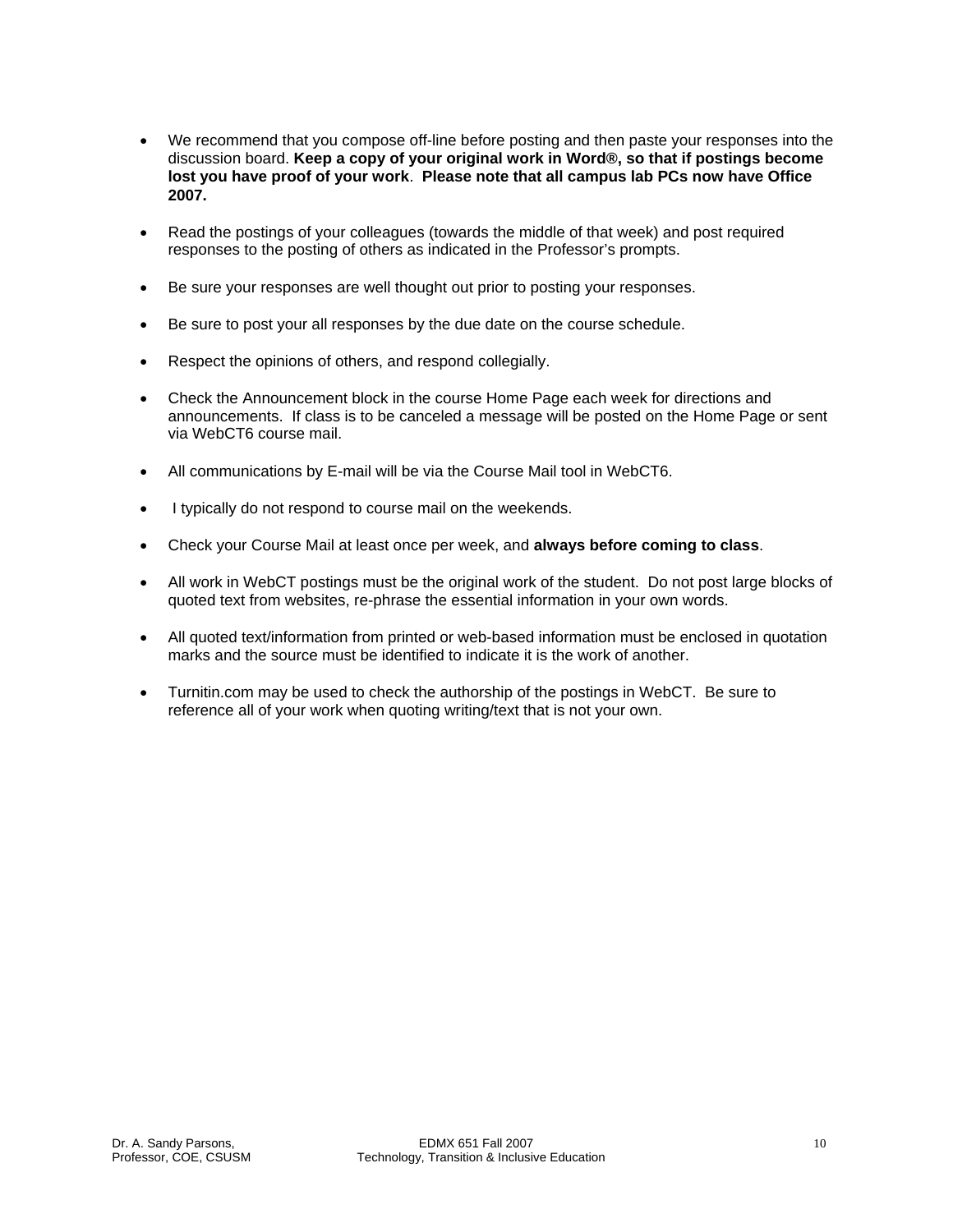## **Academic Requirements EDEX 651 Fall Semester 2006**

| <b>Participation &amp; Assignments</b>                                            | <b>Notes</b>                                                                                                                                                                                       | <b>Points</b> |
|-----------------------------------------------------------------------------------|----------------------------------------------------------------------------------------------------------------------------------------------------------------------------------------------------|---------------|
| <b>Participation (160)</b>                                                        | (16 sessions $@$ 10 points = 160 points)<br>(includes six WebCT sessions)                                                                                                                          | 160           |
| <b>Technology Grant Project (100)</b><br>(Group Work)                             | This is a group project including literature and<br>web site research and review with annotations.                                                                                                 | 100           |
| <b>SAE: Developing an Specific Area</b><br>of Emphasis (100)<br>(Individual Work) | This is an individual project including literature<br>and web<br>site research and review with<br>annotations.<br>You must post a draft to Turnitin via WebCT6<br>before submitting final version. | 100           |
| <b>Reading Activity Assignments</b><br>(120)<br>(Individual Work)                 | This is an individual assignment, do not quote<br>large blocks of text from the textbook, write in<br>your own words.                                                                              |               |
| Reading Activities $1 - 4$<br>on the text book                                    | Four Reading Activities @ 30 points each<br>Submitted via the Assignments Tool in WebCT6                                                                                                           | 120           |
| WebCT Work: (210)<br>(Individual Work)                                            |                                                                                                                                                                                                    |               |
| <b>Discussion Board</b>                                                           | *Six sessions $@$ 30 points = 180 points<br>Includes response to colleagues                                                                                                                        | 180           |
| <b>Course Reflection</b>                                                          | Submitted on line (30 points)                                                                                                                                                                      | 30            |
| <b>Technology labs (60)</b>                                                       |                                                                                                                                                                                                    |               |
| Three labs including a field visit                                                | Three labs @ 20 points each for 60 points.<br>This includes a field visit to the SD UCP AT lab<br>Be sure to turn in your lab sheet for each lab                                                   | 60            |
| <b>Task Stream Postings (50)</b><br>(Individual Work)                             |                                                                                                                                                                                                    |               |
| Postings for level II Standards                                                   | This assignment will be discussed in class                                                                                                                                                         | 50            |
|                                                                                   | Each student must have a Task Stream Account<br>These postings must be completed to clear your<br>Level II Credential.                                                                             |               |
|                                                                                   | Total:                                                                                                                                                                                             | 800           |

\*All Discussion Board Postings must be done by the date/time listed on the course schedule. Late postings will not receive credit and will also incur a loss of 10 participation points. All work must be the original work of the student.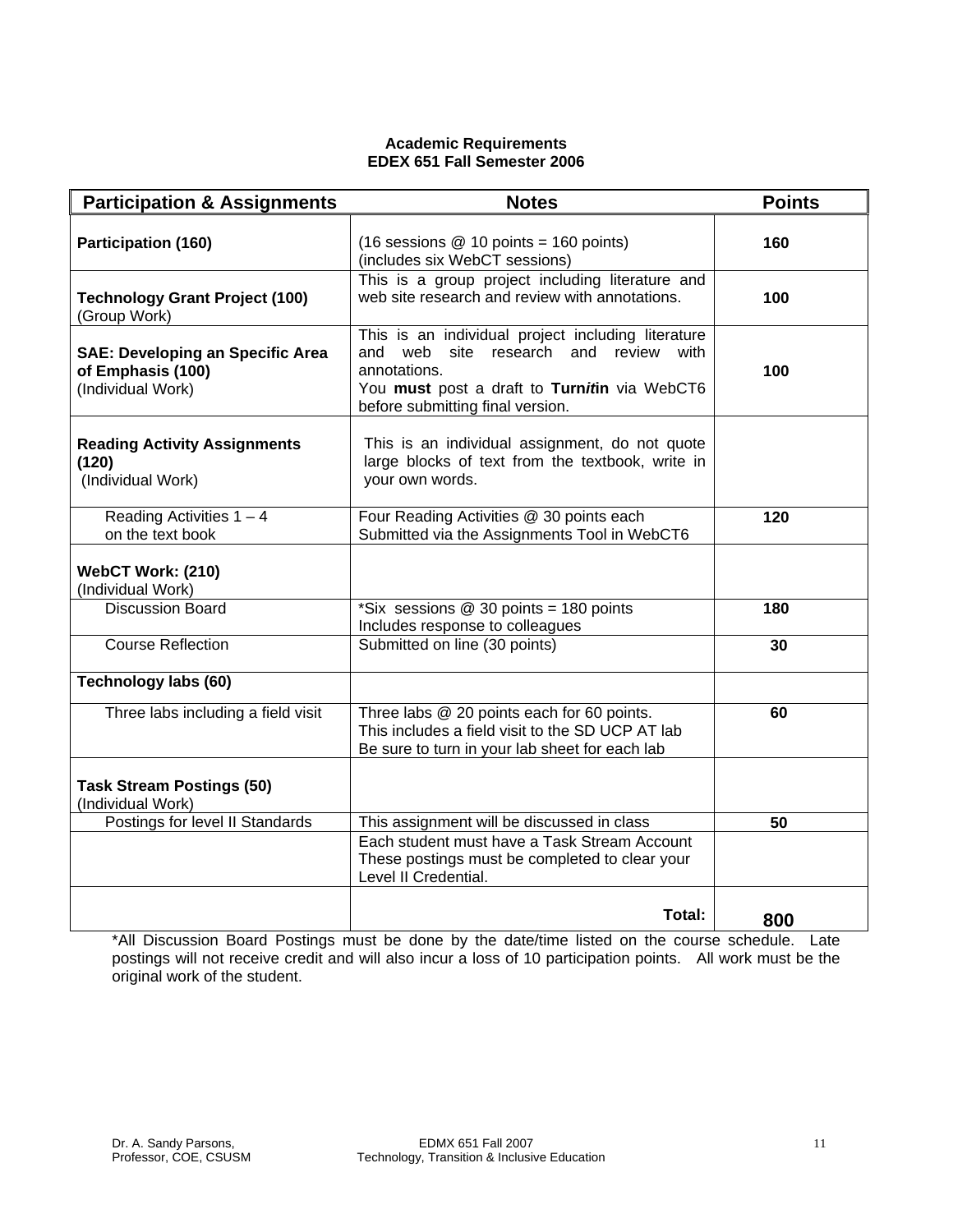## **COURSE SCHEDULE EDEX 561: Technology, Transition, and Inclusive Education University Hall 271; Tuesdays: 5:30 p.m. to 8:15 p.m.**

**The course schedule will be handed out the first night of class on August 28th, 2007.**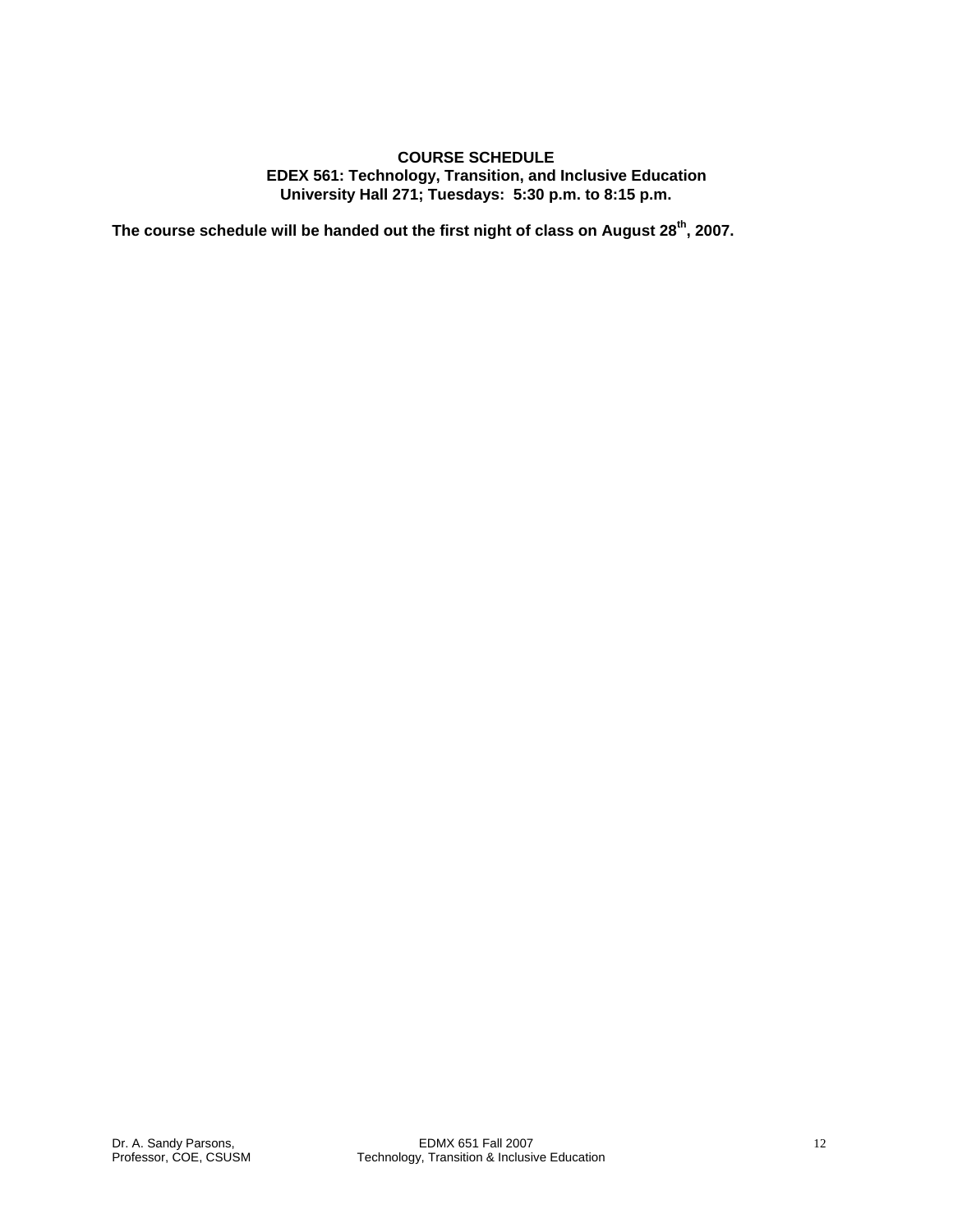# **SB 2042 - AUTHORIZATION TO TEACH ENGLISH LEARNERS COMPETENCIES**

| PART 1:<br><b>LANGUAGE STRUCTURE AND</b><br>FIRST- AND SECOND-LANGUAGE<br><b>DEVELOPMENT</b>                                                    | PART 2:<br><b>METHODOLOGY</b><br>OF BILINGUAL, ENGLISH<br><b>LANGUAGE DEVELOPMENT,</b><br><b>AND CONTENT INSTRUCTION</b>    | PART 3:<br><b>CULTURE AND</b><br><b>CULTURAL DIVERSITY</b>                                          |  |
|-------------------------------------------------------------------------------------------------------------------------------------------------|-----------------------------------------------------------------------------------------------------------------------------|-----------------------------------------------------------------------------------------------------|--|
| I. Language Structure and Use:<br><b>Universals and Differences</b><br>(including the structure of English)                                     | I. Theories and Methods of Bilingual<br><b>Education</b>                                                                    | <b>I. The Nature of Culture</b>                                                                     |  |
| A. The sound systems of language<br>(phonology)                                                                                                 | A. Foundations                                                                                                              | A. Definitions of culture                                                                           |  |
| <b>B.</b> Word formation (morphology)                                                                                                           | B. Organizational models: What works for<br>whom?                                                                           | <b>B.</b> Perceptions of culture                                                                    |  |
| C. Syntax                                                                                                                                       | C. Instructional strategies                                                                                                 | C. Intra-group differences (e.g., ethnicity,<br>race, generations, and micro-cultures)              |  |
| D. Word meaning (semantics)                                                                                                                     | II. Theories and Methods for Instruction<br>In and Through English                                                          | D. Physical geography and its effects on<br>culture                                                 |  |
| E. Language in context                                                                                                                          | A. Teacher delivery for both English<br>language development and content<br>instruction                                     | E. Cultural congruence                                                                              |  |
| F. Written discourse                                                                                                                            | <b>B.</b> Approaches with a focus on English<br>language development                                                        | II. Manifestations of Culture: Learning<br><b>About Students</b>                                    |  |
| G. Oral discourse                                                                                                                               | C. Approaches with a focus on content<br>area instruction (specially designed<br>academic instruction delivered in English) | A. What teachers should learn about their<br>students                                               |  |
| H. Nonverbal communication                                                                                                                      | D. Working with paraprofessionals                                                                                           | <b>B.</b> How teachers can learn about their<br>students                                            |  |
| I. Language Change                                                                                                                              |                                                                                                                             | C. How teachers can use what they learn<br>about their students (culturally responsive<br>pedagogy) |  |
| II. Theories and Factors in First- and<br><b>Second-Language Development</b>                                                                    | III. Language and Content Area<br><b>Assessment</b>                                                                         | <b>III. Cultural Contact</b>                                                                        |  |
| A. Historical and current theories and models<br>of language analysis that have<br>implications for second-language<br>development and pedagogy | A. Purpose                                                                                                                  | A. Concepts of cultural contact                                                                     |  |
| B. Psychological factors affecting first- and<br>second-language development                                                                    | <b>B.</b> Methods                                                                                                           | <b>B.</b> Stages of individual cultural contact                                                     |  |
| C. Socio-cultural factors affecting first- and<br>second-language development                                                                   | C. State mandates                                                                                                           | C. The dynamics of prejudice                                                                        |  |
| D. Pedagogical factors affecting first- and<br>second-language development                                                                      | <b>D.</b> Limitations of assessment                                                                                         | D. Strategies for conflict resolution                                                               |  |
| E. Political factors affecting first- and second-<br>language development                                                                       | E. Technical concepts                                                                                                       | IV. Cultural Diversity in U.S. and CA.                                                              |  |
|                                                                                                                                                 |                                                                                                                             | A. Historical perspectives                                                                          |  |
|                                                                                                                                                 |                                                                                                                             | <b>B.</b> Demography                                                                                |  |
|                                                                                                                                                 |                                                                                                                             | C. Migration and immigration                                                                        |  |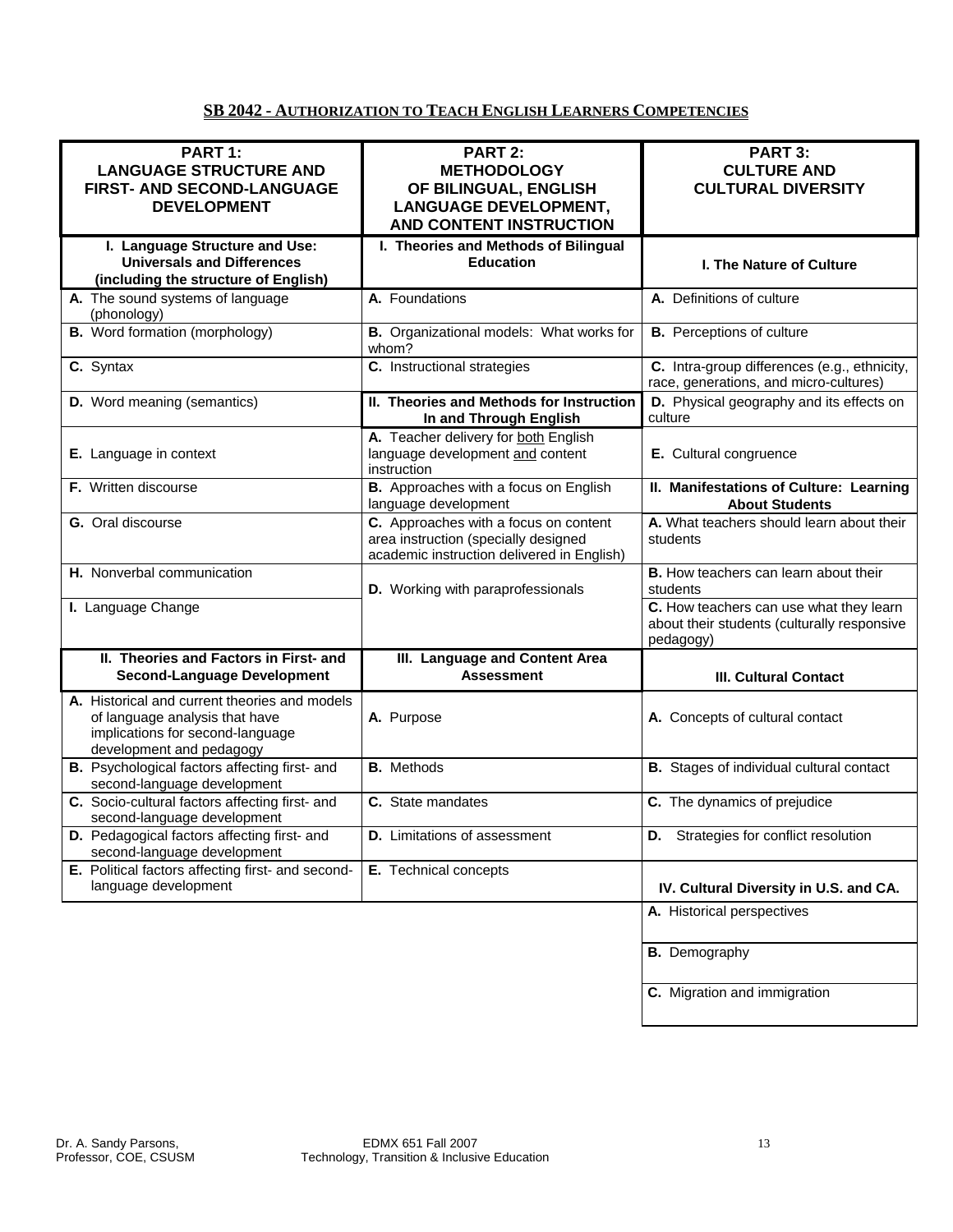# **TASKSTREAM GUIDELINES FOR LEVEL II STANDARDS**

The purpose of the Level II portfolio that you create on TaskStream is to evidence how you meet each of the10 Level II Education Specialist standards. For each of the 10 Level II standards, your task is to write a cogent reflective essay and to post and describe artifacts that evidence your competence in meeting the standard. Each Level II standard is a performance standard. Thus, the artifacts you select will come from both your work as a special educator and from products generated in Level II courses.

Level II standards are threaded throughout Level II Education Specialist coursework and are addressed within and across courses. Although several Level II standards are addressed in each course, a given subset are assigned to each course. It is an expectation that by the end of each course you will have composed a first paragraph reflective narrative and posted at least one evidence for each standard assigned to the course. It is a further expectation that you will request feedback from your instructor for the assigned standards and respond to instructor requests for revisions. The course instructor will not evaluate your response to a standard. An evaluation of your entire portfolio is performed at the end of your Level II studies by your EDEX 661 Portfolio Review instructor. To be recommended for a Level II Professional Clear credential, entries for all 10 Level II standards must be judged complete (i.e., having a cogent narrative and at least three relevant artifacts with descriptions of how they evidence competence).

The Level II courses are expressly designed to assist you to evidence your competence with regard to the Level II standards. Take advantage of being in the class, by pausing, reflecting, and making TaskStream entries each semester as a routine part of course participation. This way when you enroll in EDEX 661 you will be all but done with your portfolio.

Each narrative must include at least the following components.

To assist you writing your reflective essay for each standard, the special education faculty members have agreed upon a paragraph structure to help guide you with your narrative response. State your ideas clearly and ground them in the evidence represented by your artifacts. We are looking for a vivid and robust explanation of what the artifact represents. For each standard, you must attach a minimum of three artifacts. You are strongly encouraged to provide additional evidences as artifacts, particularly for standards such as Standard 14, which includes such a broad array of elements.

Required 1st paragraph: Introduce the reader to the focus of your response as it relates to the Level II standard. Do NOT restate the standard. Instead, reflect upon and summarize what it is you know and are able to do that allows you to demonstrate proficiency with regard to the several elements of the standard.

Required 2nd paragraph: Explain how the first attached artifact evidences your competence with regard to the Level II standard. In what ways does this artifact illustrate your knowledge and skill regarding one or more elements of the standard?

Required 3rd paragraph: Explain how the second attached artifact evidences your competence with regard to the Level II standard. In what ways does this artifact illustrate your knowledge and skill regarding one or more elements of the standard in a way that is different from your first artifact?

Required 4th paragraph: Explain how the third attached artifact evidences your competence with regard to the Level II standard. In what ways does this artifact illustrate your knowledge and skill regarding one or more elements of the standard in a way that is different from your first two artifacts?

Final paragraph: Identify what you still want or need to learn with regard to this standard. In other words, set at least one professional goal for your future professional development or future practice with regard to the standard.